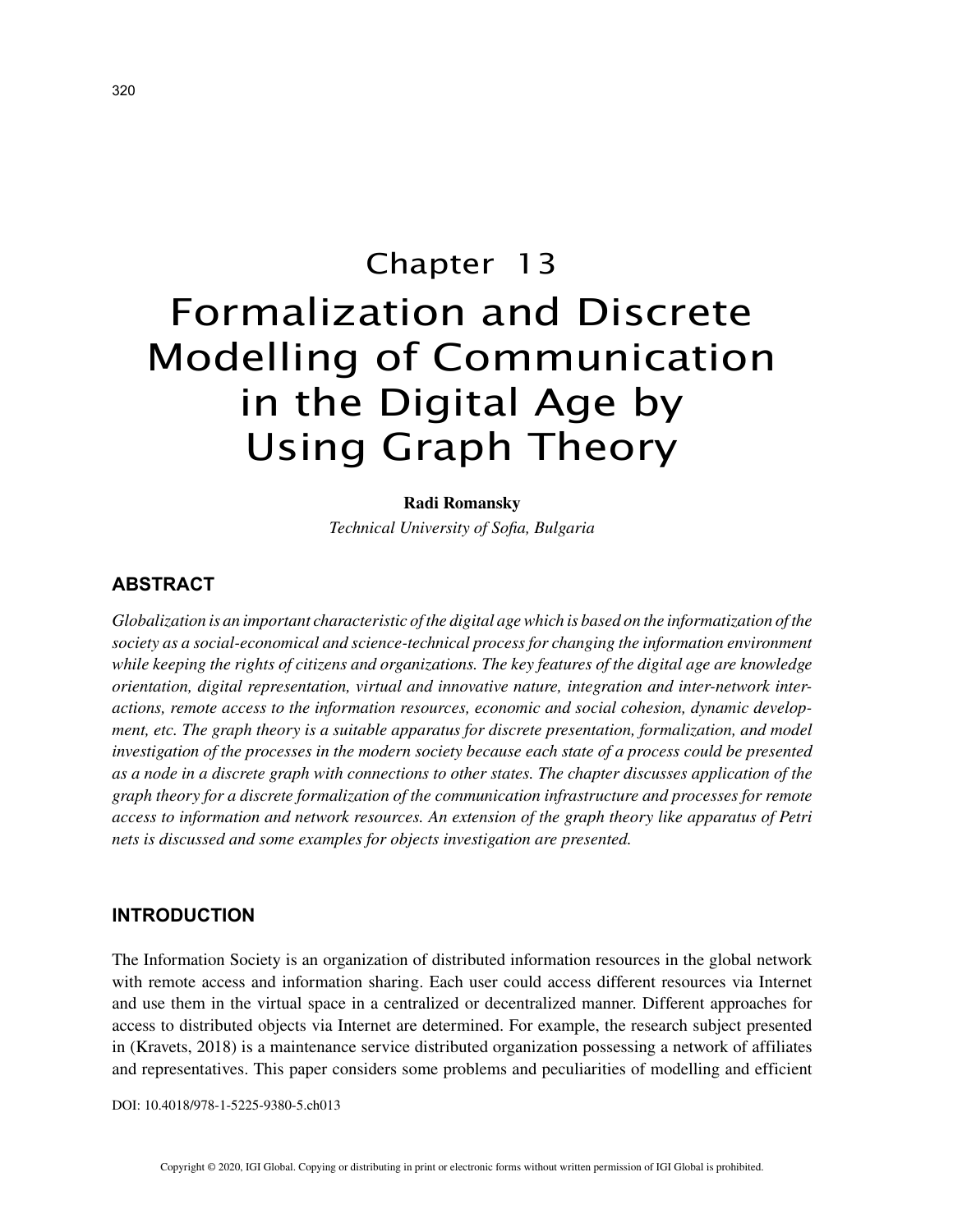#### *Formalization and Discrete Modelling of Communication in the Digital Age by Using Graph Theory*

development in social and economic monitoring and the obtained results could be applied both in static and dynamic configuration of distributed companies. Another proposal is a visible light communication as an alternative optical-based wireless communication is discussed in (Adiono, 2018) and the paper presents the design, implementation, and demonstration of the TCP/IP data-exchange over visible light.

The modern society has many opportunities of the contemporary digital world which can be used at the stage of preliminary description, conceptual modelling, initial formulation of the process or object, development and implementation. It should be known that each new digital technology has challenges for the security and privacy of the user's data (Romansky, 2017). On the other hand, the modern society proposes services as e-access, e-society, e-policy, e-democracy, e-voting, e-governance/e-government, e-learning, e-health, e-business/e-commerce, e-consultation, e-inclusion, etc., which could improve and extend the communications between citizens and institutions in the digital age (Kerr, 2013). This is possible on the base of the key features of the digital age – knowledge orientation, digital representation of the objects, virtual nature, molecular structure, integration and inter-network interactions, remote access to the information resources, innovative nature, economic and social cohesion, dynamic development, global scale, etc.

The modern society is built on the base of different information technologies (IT), including grid technology, social communications, cloud and mobile cloud computing, Internet of Things (IoT), Big Data Analysis (Kharchenko, 2018). The combination of some new technologies permits to create different new features. For example, a combination of smart homes with mobile communication is discussed in (Olawumi, 2017) and the authors (Yu, 2016) present several challenges that smart grids could be made for cyber-physical systems. Another problem – cloud speech recognition, can be applied in different areas. In this reason, the combination of cloud services, speech control and cyber-physical systems is the object of discussion in (Škraba, 2018). The article describes development of an algorithm for efficient harvesting of speech recognition cloud services with application to the cyber physical systems.

In the digital world all accessed and used resources should be regarded as an integration of information with technological and technical units. This point of view permits to describe the digital environments as formalized structures with separate objects and relations (connections) between them. For example, (Bolnokina, 2019) discusses multistage systems, at the input of which comes a stream of requests that require executing a set of serial-parallel jobs for their support. The purpose of the article is to make formalization (by nonlinear objective functions and recursive constrains) of the problem of assigning specialists to jobs and finding suitable algorithm to solve it.

The purpose of this chapter is to make a brief survey of the information basis of the modern society with realization of a global informatization and increasing effectiveness of the using information resources based on the components of the digital world. The purpose is to summarize the main key features and components of the modern society and to present the possibilities to apply the graph theory for discrete formalization of information processes and communications in the e-space. An investigation of a component of the digital space could be conducted by using designed model and preliminary phase must be formalization of the investigated objects. The graph theory proposes an extension in the sphere of discrete investigation by using the Petri Net (PN) apparatus which is discussed in end of the chapter.